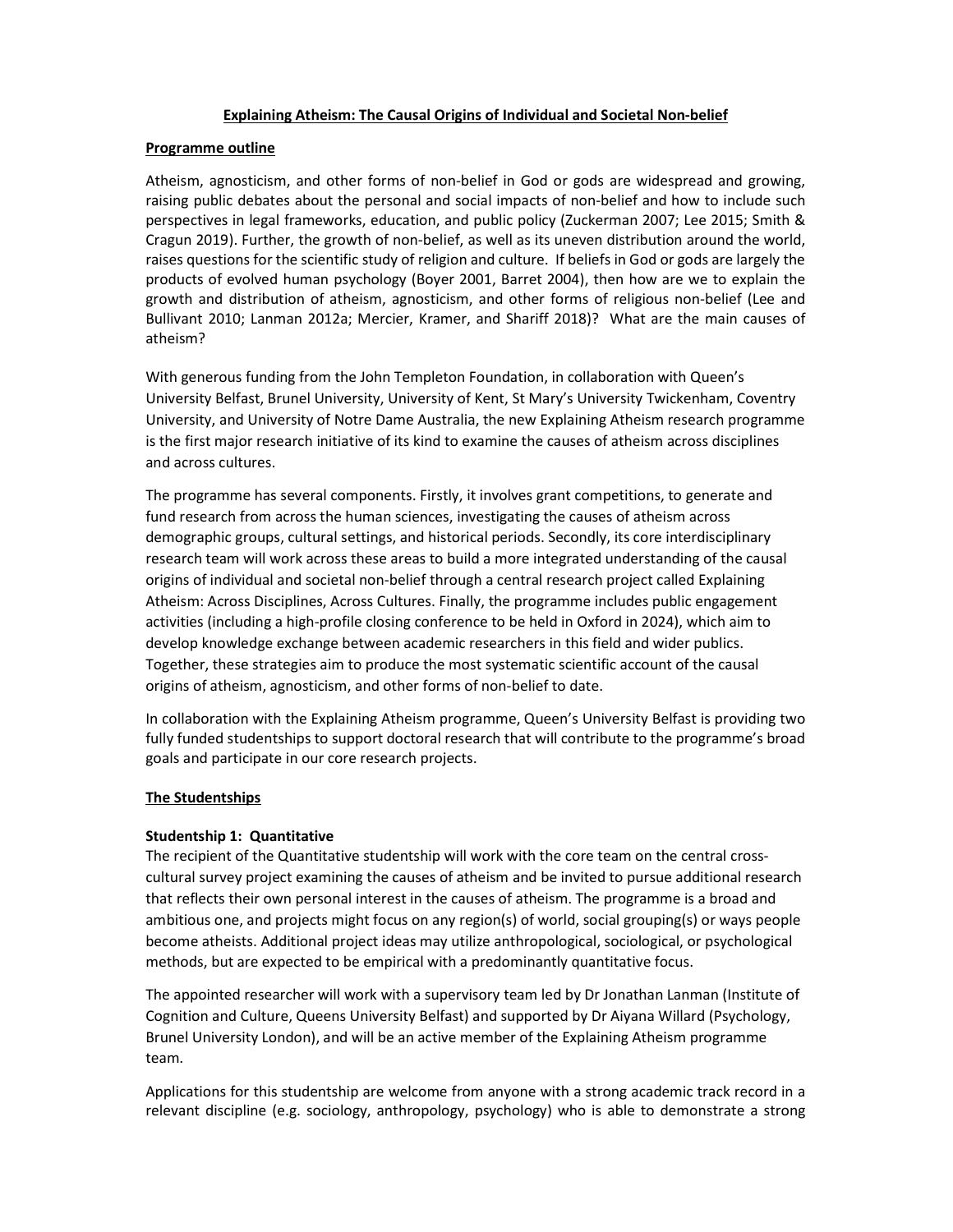interest in the programme theme as well as the range of skills necessary for this kind of collaborative project. A demonstrated knowledge of statistical analysis is required, and some experience with the statistical software R is preferred.

### Studentship 2: Qualitative

The recipient of the Qualitative studentship will work with the core team to qualitatively and potentially quantitatively analyze hundreds of existing interviews from Brazil, China, Denmark, Japan, Sweden, UK, and USA in order to examine how the causal factors identified elsewhere in the project manifest in individuals' lived experience, illustrate and deepen our understanding of those processes, and generate new theories about how people and societies become non-believing.

In addition, the recipient will be invited to pursue additional research that reflects their own personal interest in the causes of atheism. The programme is a broad and ambitious one, and projects might focus on any region(s) of world, social grouping(s) or ways people become atheists. Projects may utilize anthropological, sociological, or psychological methods, but are expected to be empirical with a predominantly qualitative focus.

The appointed researcher will work with a supervisory team led by Dr Jonathan Lanman (Institute of Cognition and Culture, Queens University Belfast) and supported by Dr Lois Lee (Religious Studies, University of Kent), and will be an active member of the Explaining Atheism programme team.

Applications for this studentship are welcome from anyone with a strong academic track record in a relevant discipline (e.g. sociology, anthropology, psychology, religious studies) who is able to demonstrate a strong interest in the programme theme as well as the range of skills necessary for this kind of collaborative project. Previous experience with fieldwork, interviews, and qualitative analytical software such as NVivo is desirable.

### Supervisory and training support

The recipients of these awards will be based in the Institute of Cognition and Culture, within the School of History, Anthropology, Philosophy and Politics at Queen's University Belfast. The Institute of Cognition and Culture has internationally recognised expertise in the study of religion, atheism, and morality, and has a strong record of winning national and international funding to provide advanced training to doctoral and post-doctoral researchers. The successful award-holder would be expected to play an active role in the Institute's research events, which include lab meetings and guest lectures. Our strong training environment means that doctoral students from the Institute intending to go on to future academic work have a strong track record of securing post-doctoral positions after completion of their theses. For a partial list of alumni, please see https://www.qub.ac.uk/schools/InstituteofCognitionCulture/Alumni/.

As well as doctoral research and training, the successful applicants will be core members of the Explaining Atheism programme team, participating in group meetings and research, and contributing to the successful delivery of the programme overall.

#### Eligibility

Both studentships are funded by the Northern Ireland Department for the Economy (DfE) and are subject to the residency and citizenship criteria of DfE awards.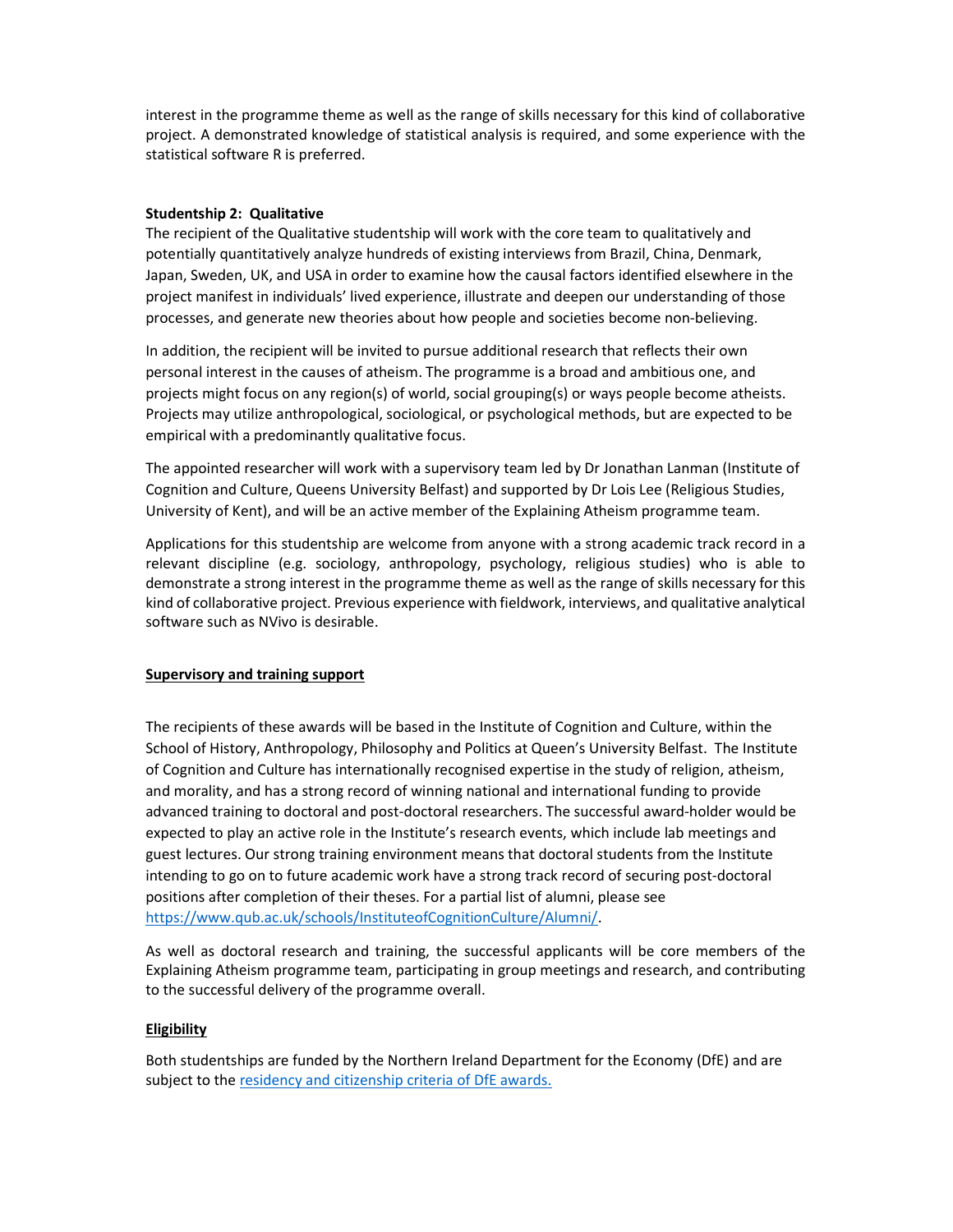Applicants must be UK residents if they are to receive a full award. Non-UK residents and international students may also apply to work on the project but, if successful, will be all or partially self-funded, as stipulated in the eligibility criteria.

The studentships will run for three years (full-time equivalent) and include the cost of all relevant fees, an annual maintenance grant as well as a Research Training Support Grant. In total, the value of each studentship award exceeds £61,000. In addition to the funding from the studentship, each recipient will have additional financial support to attend programme meetings and conferences.

## Selection process and person specification

The deadline for applications will be 5.00pm on Friday, 18 February 2022. Interviews for short-listed applicants will be held in early March, 2022.

## HOW TO APPLY

Apply by using QUB's Postgraduate Applications Portal go.qub.ac.uk/pgapply and following the stepby-step instructions. You may also find this advice page useful in preparing your application.

In your proposal, you should provide the following:

- An explanation of why you are interested in this research programme and the core research project of Explaining Atheism: The Causal Origins of Individual and Societal Non-belief
- A brief additional research proposal of your choosing, outlining an additional research topic and methodology within the broad area of Explaining Atheism
- An explanation of how your previous academic training provides a strong basis for you to undertake research in this area (e.g. through the particular modules/courses or dissertation topics that you have pursued, or particular theoretical/methodological approaches that you have become interested in)
- An explanation of how you see this studentship project providing a basis for your future academic or professional work
- Contact details of two academic referees who would be able to comment on your suitability to undertake this research

It is expected that interviews for short-listed candidates will take place online (Microsoft Teams) in early March 2022. Short-listed candidates will also be asked to provide a sample of their written work prior to interview.

The following criteria will be used to assess applications:

### Essential

- Evidence of strong previous academic performance in a relevant subject area (e.g., sociology, anthropology, religious studies). At a minimum, applicants will be expected to have an undergraduate degree at a high 2:1 and have received (or be in the process of) achieving a Masters' level qualification. In practice, however, previous experience of short-listing for awards of this type indicate the minimum threshold for consideration for short-listing is likely to be that candidates should have a first class honours degree and have received (or be in the process of receiving) a Masters qualification in the Distinction range.
- Clear evidence of an understanding of the focus of the Explaining Atheism programme